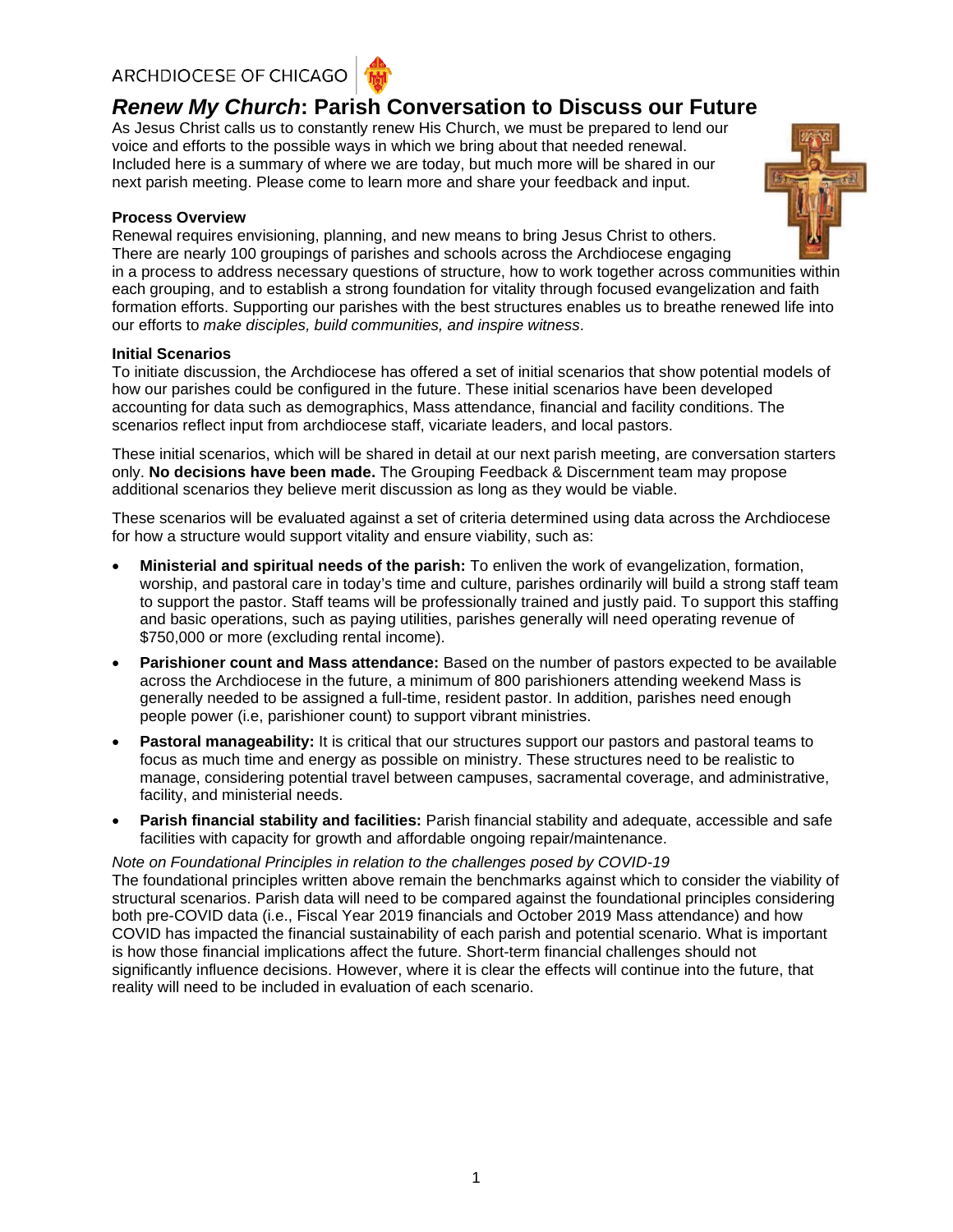

The next page includes the initial scenarios for our grouping, which consists of:

- Ascension Parish and School
- St. Catherine of Siena St. Lucy Parish and School
- St. Edmund Parish
- St. Giles Parish and School

*Please note the scenarios do not propose changes for any of the schools***.** Some scenarios may require discussion about school governance / relationship to parish, but no changes are proposed to school structures or programs.

Reading the scenarios, it is important to distinguish between the words parish and church.

# **Parish = The People, Community, Organization**

# **Church = Building; the sacred space in which we worship**

A united parish has one pastor, budget, staff, Finance Council, etc. – but may have multiple churches. The assets of each parish uniting as one parish become the assets of the united parish.

A united parish may take the form of a new parish with a new name (Parish A and Parish B form New Parish C) or Parish B becoming part of Parish A. In either case, the church buildings retain their names. So Church B would still be Church B even if it becomes part of Parish A.

When a parish would have two churches, one of the churches would be designated as the parish church where the sacramental records would be kept.

Some scenarios refer to **canonical missions** which are communities of the faithful in a particular church that are not designated as parishes because of their smaller size or a need to serve a particular ministerial function. They are "sponsored" by an adjacent parish (or the Archdiocese in the case of ethnic-focused missions) but have some control over their budgets and ministries. Missions can provide a range of pastoral services such as baptisms, weddings, funerals, and catechetical programs themselves or in conjunction with the sponsoring parish.

As we review the scenarios, it is important for all of us to do so prayerfully keeping in mind that the spiritual and structural renewal to which we are called to foster are connected. The best and most effective and efficient stewardship of our resources (structural renewal) can allow us to invest more into the ministries that directly work toward making disciples, building community and inspiring witness (spiritual renewal).

Just as Jesus asks us to pray always, He also invites us to trust always. Together, we pray for the guidance of the Holy Spirit to determine how Our Lord will use existing structures to create new ones that bring more people into relationship with Him.



# **Your input is needed**

Again, these initial scenarios are conversation starters only. **No decisions have been made.** We are asked to provide feedback on the initial scenarios from the Archdiocese and propose alternative scenarios and configuration models.

**Please come to our parish meeting to learn more and share your feedback and input.**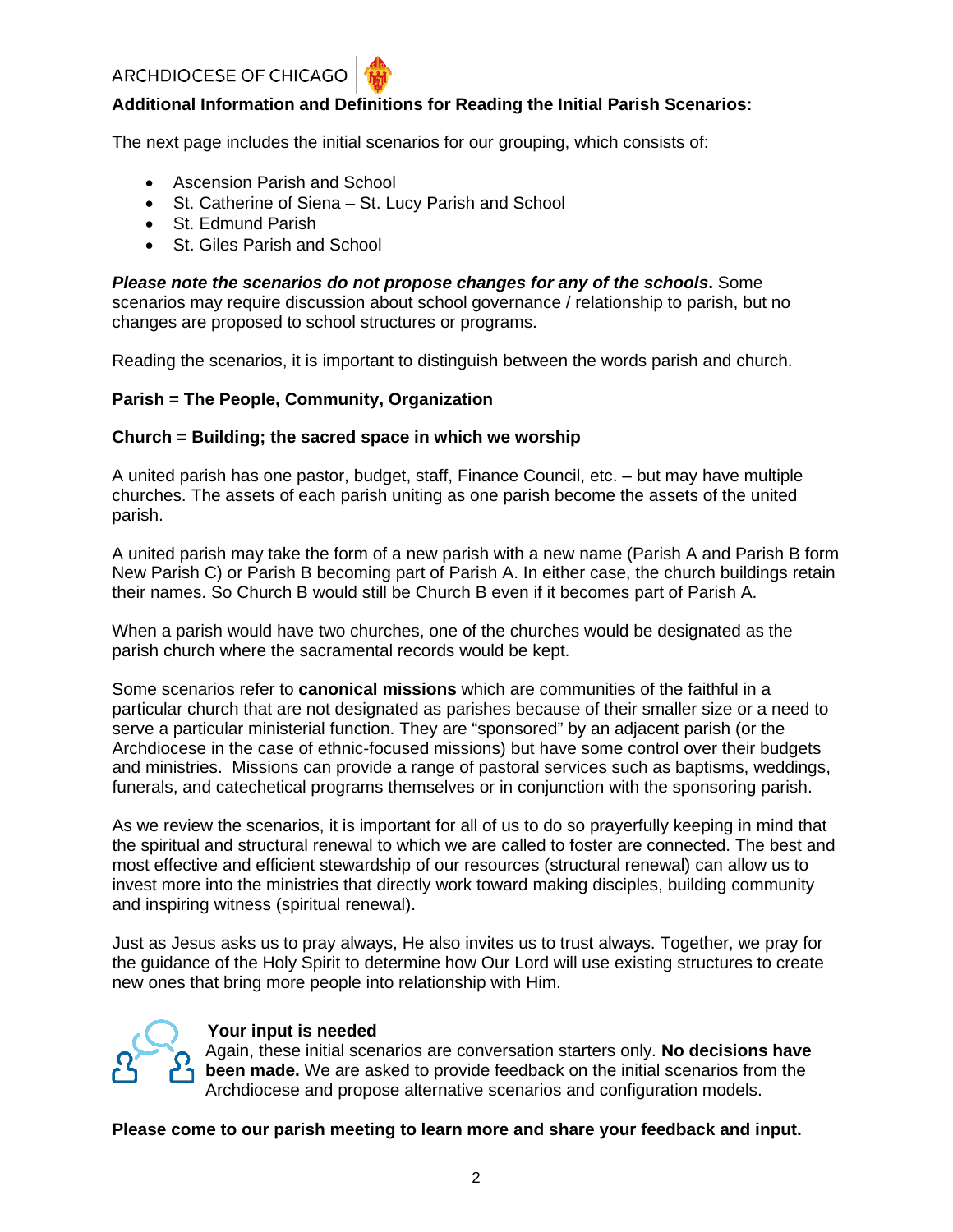

As noted on page 2, **the scenarios do not propose changes for any of the schools**. Some scenarios may require discussion about school governance / relationship to parish, but no changes are proposed to school structures or programs.

## **Scenario 1: 3 parishes**

#### **Ascension and St. Giles each remain in their current structures.**

#### **St. Edmund and St. Catherine – St. Lucy (SCSL) unite in one of three ways:**

- Scenario 1a: One canonical parish with Mass at both sites.
- Scenario 1b: One canonical parish. All Masses at St. Edmund. SCSL Church closes.
- Scenario 1c: St. Edmund remains the canonical parish. SCSL becomes a canonical mission of St. Edmund.

#### **Scenario 2: 2 parishes**

#### **Parish 1: Ascension and St. Catherine – St. Lucy unite in one of three ways:**

- Scenario 2a: One canonical parish with Mass at both sites
- Scenario 2b: One canonical parish. All Masses at Ascension. SCSL Church closes.
- Scenario 2c: Ascension remains the canonical parish. SCSL becomes a canonical mission of Ascension.

#### **Parish 2: St. Edmund + St. Giles unite as one parish with Mass at both sites.**

#### **Scenario 3: 2 parishes**

#### **Parish 1: Ascension, St. Catherine – St. Lucy, and St. Edmund unite in one of three ways:**

- Scenario 3a: One canonical parish with Mass at all three sites
- Scenario 3b: One canonical parish. All Masses at Ascension + St. Edmund. SCSL Church closes.
- Scenario 3c: SCSL becomes a canonical mission of a united Ascension + St. Edmund Parish.

# **Parish 2: St. Giles remains in its current canonical structure.**

#### **Scenario 4: All four parishes unite under one pastoral leadership team**

#### **Scenario 4a: Formally unite as one parish**

- As with the first three scenarios, SCSL Church could remain open as a worship site or close.
- One of the churches would need to be designated the parish church where the sacramental records are kept.
- This scenario would pose a challenge for school governance.

# **Scenario 4b: Structure as one pastoral team (an "in solidum team" in canon law) while keeping the parishes separate entities. If this were to be pursued, it would need to be on an experimental basis.**

## **Alternative Scenario 5: 2 parishes**

#### **Parish 1: St. Giles and St. Catherine – St. Lucy unite in one of three ways:**

- Scenario 2a: One canonical parish with Mass at both sites
- Scenario 2b: One canonical parish. All Masses at St. Giles. SCSL Church closes.
- Scenario 2c: St. Giles remains the canonical parish. SCSL becomes a canonical mission of St. Giles.

## **Parish 2: St. Edmund + Ascension unite as one parish with Mass at both sites.**